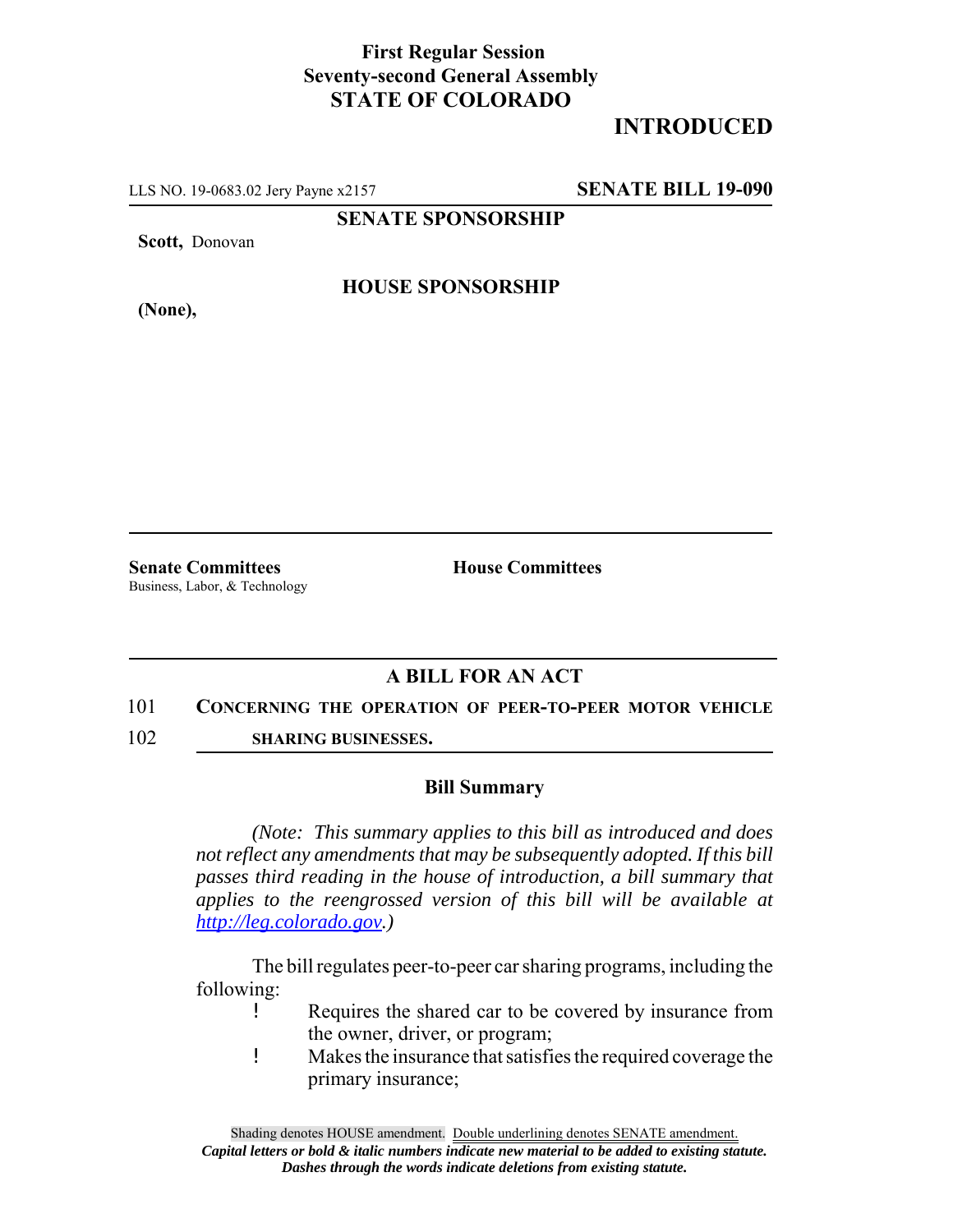- ! Requires the car sharing program to notify the car owner that sharing the car may violate any lien on the car;
- ! Authorizes the shared car owner's insurer to exclude coverage when the car is being used in a car sharing program, and gives the insurer a right of contribution for any claims made as a result of the car sharing;
- ! Prohibits an insurer from refusing to insure a shared car outside the sharing solely because the car covered under the policy has been made available for car sharing unless the car owner fails to provide complete and accurate information;
- ! Sets record-keeping requirements;
- ! Clarifies that the car sharing program and a shared car owner are covered by the exemption set forth in federal law exempting rental companies from vicarious liability based on ownership of the car;
- ! Authorizes a car sharing program to be the named insured for a shared car;
- ! Requires the program to make certain disclosures and provide an emergency telephone number;
- ! Requires the program to verify that the driver is licensed to drive and keep records of this verification;
- ! Makes the program responsible for any equipment installed on the car for sharing purposes; and
- ! Requires the program and the car owner, when there is a safety recall on the car, to remove the car from the program until the car is repaired.

| 1              | Be it enacted by the General Assembly of the State of Colorado:        |
|----------------|------------------------------------------------------------------------|
| $\overline{2}$ | <b>SECTION 1.</b> In Colorado Revised Statutes, add part 12 to article |
| 3              | 1 of title 6 as follows:                                               |
| 4              | PART <sub>12</sub>                                                     |
| 5              | PEER-TO-PEER CAR SHARING ACT                                           |
| 6              | 6-1-1201. Short title. THE SHORT TITLE OF THIS PART 12 IS THE          |
| 7              | "COLORADO PEER-TO-PEER CAR SHARING ACT".                               |
| 8              | 6-1-1202. Definitions. As USED IN THIS PART 12, UNLESS THE             |
| 9              | <b>CONTEXT OTHERWISE REQUIRES:</b>                                     |
| 10             | (1) "CAR" MEANS A MOTOR VEHICLE AS DEFINED IN SECTION                  |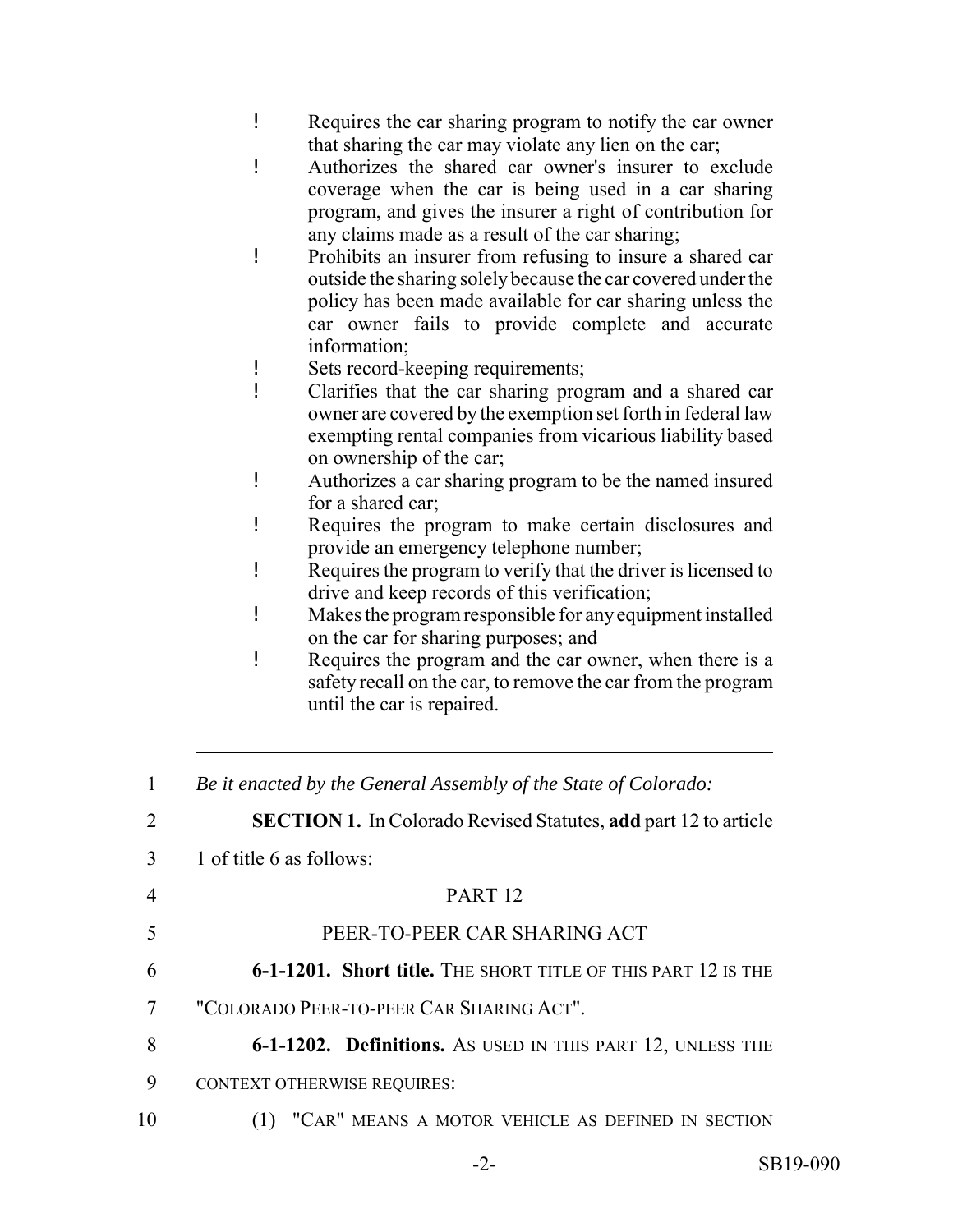$1 \qquad 42 - 1 - 102 \; (58)$ .

 (2) "CAR SHARING" MEANS THE AUTHORIZED USE OF A SHARED CAR BY PERSONS OTHER THAN THE SHARED CAR'S OWNER, FACILITATED BY A CAR SHARING PROGRAM.

 (3) (a) "CAR SHARING AGREEMENT" MEANS THE TERMS AND CONDITIONS THAT APPLY TO A SHARED CAR OWNER AND A SHARED CAR DRIVER AND THAT GOVERN THE USE OF A SHARED CAR.

 (b) "CAR SHARING AGREEMENT" EXCLUDES A RENTAL AGREEMENT 9 AS DEFINED IN SECTION 6-1-201.

 (4) (a) "CAR SHARING PROGRAM" MEANS A PERSON THAT IS IN THE BUSINESS OF OPERATING AN ONLINE PLATFORM TO CONNECT THIRD-PARTY VEHICLE OWNERS WITH THIRD-PARTY VEHICLE DRIVERS TO ENABLE PEER-TO-PEER CAR SHARING WITHIN COLORADO.

(b) "CAR SHARING PROGRAM" EXCLUDES:

 (I) THE REGISTERED OWNER OF THE CAR INVOLVED IN CAR SHARING FACILITATED BY A CAR SHARING PROGRAM; AND

(II) A LESSOR AS DEFINED IN SECTION 6-1-201.

 (5) "DELIVERY PERIOD" MEANS THE TIME WHEN A SHARED CAR IS BEING DELIVERED TO THE LOCATION OF THE CAR SHARING START TIME, AS 20 DOCUMENTED BY THE GOVERNING CAR SHARING AGREEMENT.

 (6) (a) "SHARED CAR" MEANS A MOTOR VEHICLE THAT IS AVAILABLE FOR SHARING THROUGH A CAR SHARING PROGRAM.

 (b) "SHARED CAR" EXCLUDES A RENTAL MOTOR VEHICLE AS DEFINED IN SECTION 6-1-201.

 (7) (a) "SHARED CAR DRIVER" MEANS AN INDIVIDUAL WHO HAS BEEN AUTHORIZED TO DRIVE THE SHARED CAR BY A CAR SHARING PROGRAM UNDER A CAR SHARING AGREEMENT.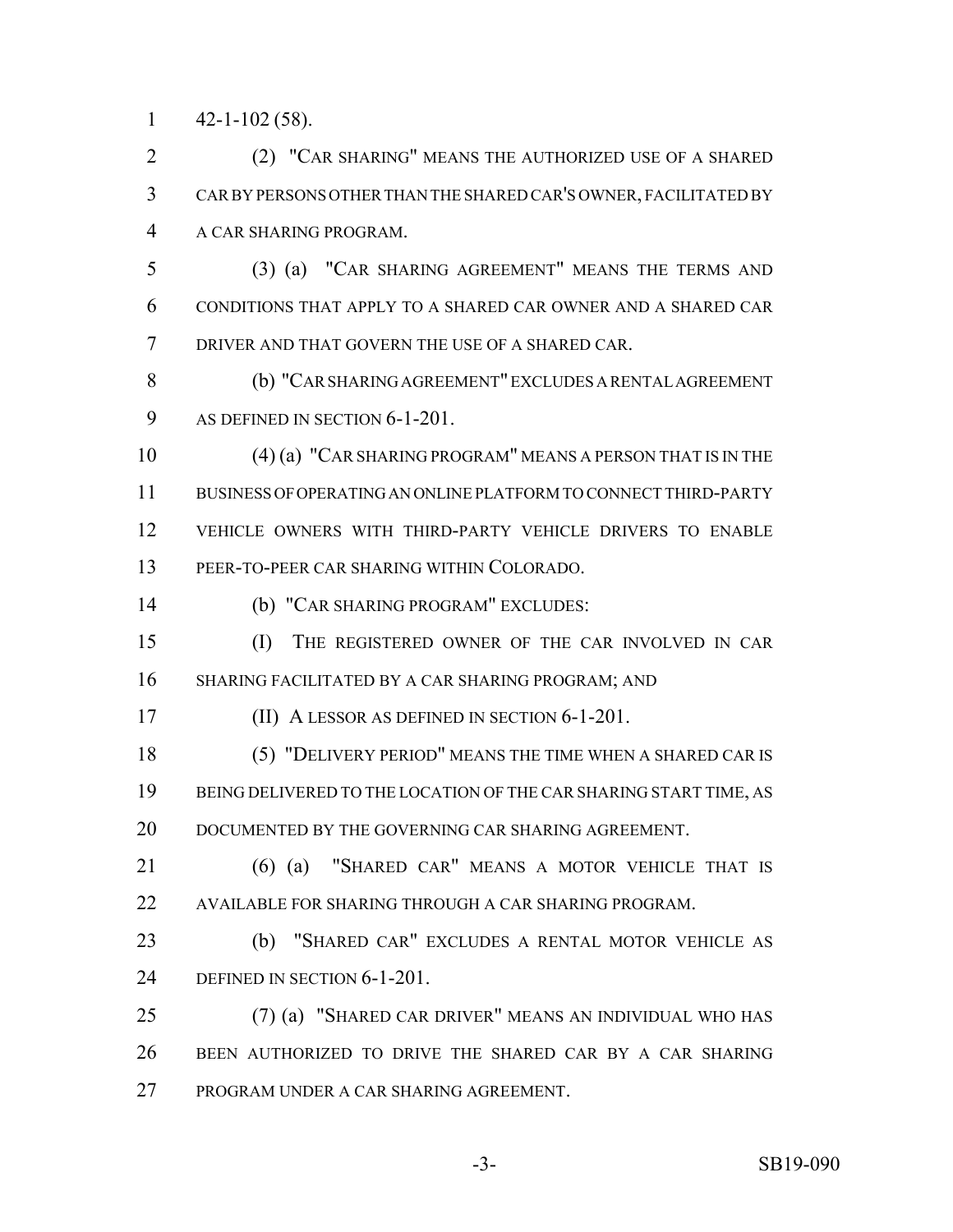(b) "SHARED CAR DRIVER" EXCLUDES A LESSEE AS DEFINED IN SECTION 6-1-201.

 (8) "SHARED CAR OWNER" MEANS A PERSON THAT MAKES A SHARED CAR AVAILABLE FOR SHARING TO SHARED CAR DRIVERS THROUGH A CAR SHARING PROGRAM.

 (9) "SHARING PERIOD" MEANS THE TIME THAT BEGINS AT THE SHARING START TIME AND ENDS AT THE SHARING TERMINATION TIME.

 (10) "SHARING START TIME" MEANS THE TIME WHEN A SHARED CAR DRIVER TAKES POSSESSION AND CONTROL OF THE SHARED CAR. THE SHARING START TIME MAY BE AT OR AFTER THE TIME THE RESERVATION OF A SHARED CAR IS SCHEDULED TO BEGIN UNDER A CAR SHARING AGREEMENT.

(11) "SHARING TERMINATION TIME" MEANS THE EARLIEST OF:

 (a) THE EXPIRATION OF THE AGREED PERIOD OF TIME ESTABLISHED FOR THE USE OF A SHARED CAR IN THE GOVERNING CAR SHARING AGREEMENT;

 (b) THE TIME THE INTENT TO TERMINATE THE USE OF THE SHARED CAR IS VERIFIABLY COMMUNICATED TO THE CAR SHARING PROGRAM; OR (c) THE TIME THE SHARED CAR OWNER, OR THE SHARED CAR OWNER'S AUTHORIZED DESIGNEE, TAKES POSSESSION AND CONTROL OF THE SHARED CAR.

 **6-1-1203. Insurance coverage during car sharing period.** (1) A CAR SHARING PROGRAM SHALL ENSURE THAT, DURING EACH SHARING PERIOD, THE SHARED CAR IS INSURED UNDER AN AUTOMOBILE LIABILITY INSURANCE POLICY THAT:

 (a) RECOGNIZES THAT THE CAR INSURED UNDER THE POLICY IS A SHARED CAR; AND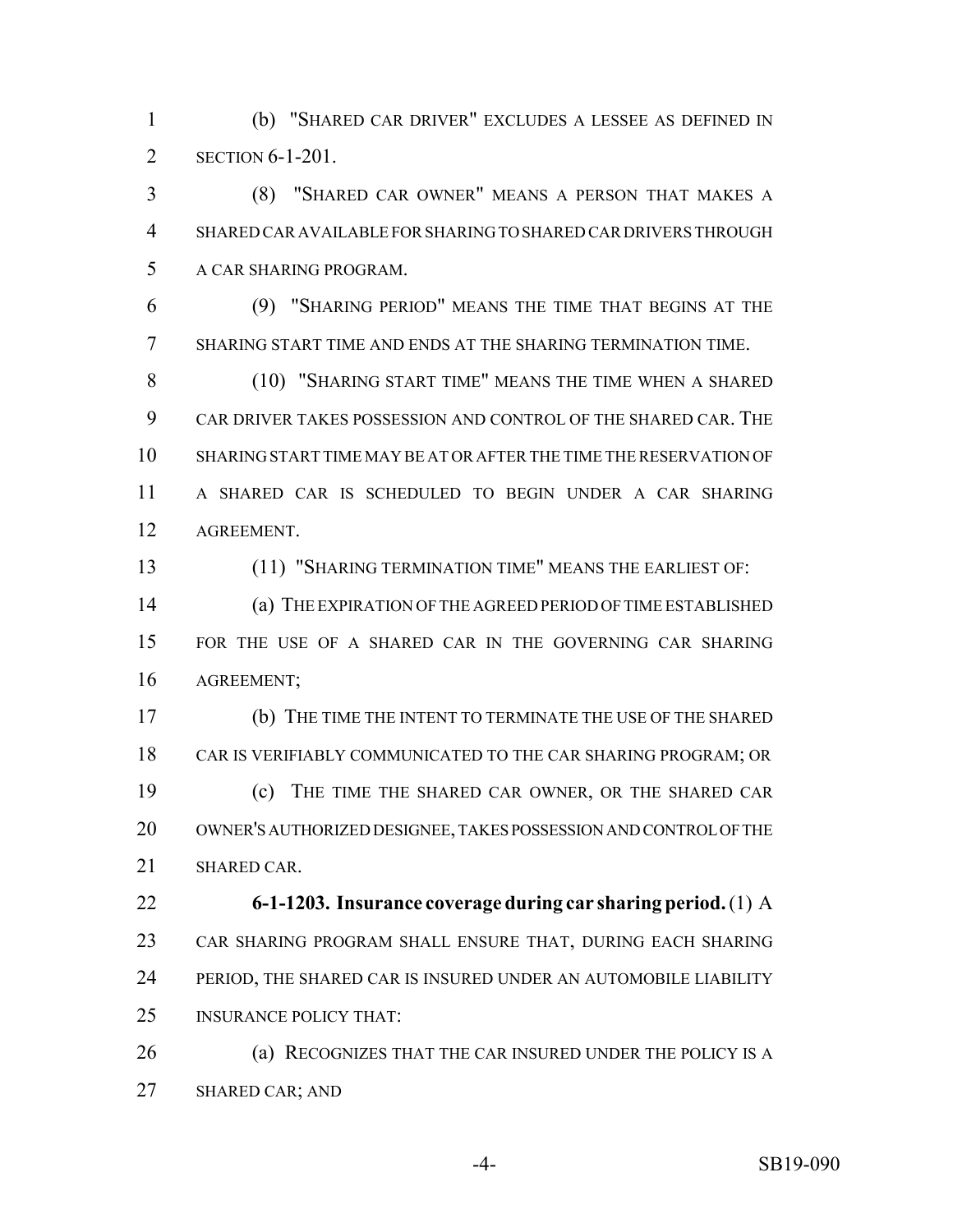(b) PROVIDES INSURANCE COVERAGE THAT IS NOT LESS THAN THE MINIMUM AMOUNT OF FINANCIAL RESPONSIBILITY REQUIRED BY ARTICLE 7 OF TITLE 42.

 (2) THE FINANCIAL RESPONSIBILITY REQUIRED IN SUBSECTION (1) OF THIS SECTION MAY BE SATISFIED BY AUTOMOBILE LIABILITY INSURANCE THAT IS AT LEAST THE MINIMUM AMOUNT OF FINANCIAL RESPONSIBILITY REQUIRED BY ARTICLE 7 OF TITLE 42 AND THAT IS MAINTAINED BY ANY 8 ONE OR A COMBINATION OF THE FOLLOWING:

- (a) A SHARED CAR OWNER;
- (b) A SHARED CAR DRIVER; OR
- (c) A CAR SHARING PROGRAM.

 (3) THE INSURANCE DESCRIBED IN SUBSECTION (2) OF THIS 13 SECTION THAT SATISFIES THE INSURANCE REQUIREMENT IN SUBSECTION (1) OF THIS SECTION IS THE PRIMARY COVERAGE DURING THE SHARING PERIOD.

(4) THIS SECTION DOES NOT:

 (a) LIMIT THE LIABILITY OF THE CAR SHARING PROGRAM FOR AN 17 ACT OR OMISSION OF THE CAR SHARING PROGRAM THAT RESULTS IN BODILY INJURY TO ANY PERSON AS A RESULT OF THE USE OF A SHARED VEHICLE THROUGH A CAR SHARING PROGRAM; OR

 (b) LIMIT THE ABILITY OF THE CAR SHARING PROGRAM TO CONTRACT FOR INDEMNIFICATION FROM THE SHARED CAR OWNER OR THE SHARED CAR DRIVER FOR ECONOMIC LOSS SUSTAINED BY THE CAR SHARING PROGRAM CAUSED BY A BREACH OF THE TERMS AND CONDITIONS OF THE CAR SHARING AGREEMENT.

 **6-1-1204. Notification of implications of lien.** WHEN A CAR OWNER REGISTERS AS A SHARED CAR OWNER ON A CAR SHARING PROGRAM 27 AND BEFORE THE SHARED CAR IS MADE AVAILABLE FOR CAR SHARING, THE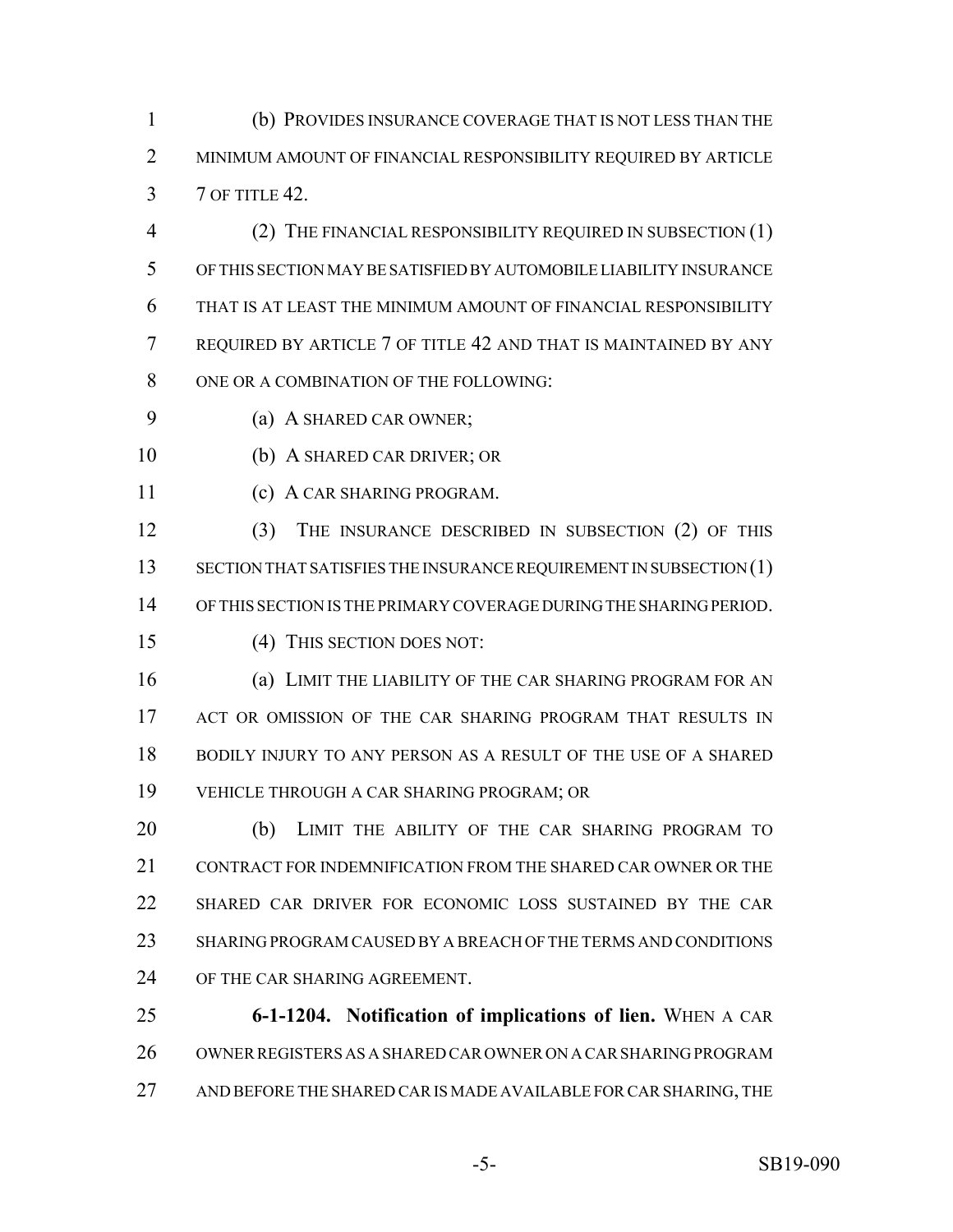CAR SHARING PROGRAM SHALL NOTIFY THE SHARED CAR OWNER THAT, IF THE SHARED CAR HAS A LIEN AGAINST IT, THE USE OF THE SHARED CAR THROUGH A CAR SHARING PROGRAM, INCLUDING USE WITHOUT PHYSICAL DAMAGE COVERAGE, MAY VIOLATE THE TERMS OF THE CONTRACT WITH THE LIENHOLDER.

 **6-1-1205. Exclusions for personal automobile liability insurance policy.** (1) AN AUTHORIZED INSURER MAY EXCLUDE COVERAGE AND THE DUTY TO DEFEND OR INDEMNIFY FOR ANY CLAIM UNDER A SHARED CAR OWNER'S PERSONAL AUTOMOBILE LIABILITY INSURANCE POLICY. THIS PART 12 DOES NOT INVALIDATE OR LIMIT AN EXCLUSION CONTAINED IN AN AUTOMOBILE LIABILITY INSURANCE POLICY, INCLUDING ANY INSURANCE POLICY THAT EXCLUDES COVERAGE FOR MOTOR VEHICLES MADE AVAILABLE FOR RENT, SHARING, HIRE, OR BUSINESS USE.

 (2) AN AUTOMOBILE INSURER OF THE SHARED CAR OWNER THAT DEFENDS OR INDEMNIFIES A SHARED CAR CLAIM HAS THE RIGHT TO CONTRIBUTION AGAINST THE INSURER OF THE SHARED CAR PROGRAM IF THE CLAIM IS:

 (a) MADE AGAINST THE SHARED CAR OWNER OR THE SHARED CAR 20 DRIVER FOR DAMAGES OCCURRING DURING THE SHARING PERIOD; AND

 (b) EXCLUDED UNDER THE TERMS OF THE SHARED CAR OWNER'S **INSURANCE POLICY.** 

 **6-1-1206. Prohibition on cancellation of coverage for car sharing - contribution against indemnification.** (1) EXCEPT AS 25 PROVIDED IN SUBSECTION (2) OF THIS SECTION, AN AUTOMOBILE INSURER SHALL NOT REFUSE TO ISSUE OR RENEW, DENY, CANCEL, VOID, TERMINATE, OR RESCIND A POLICY OF PERSONAL PRIVATE AUTOMOBILE LIABILITY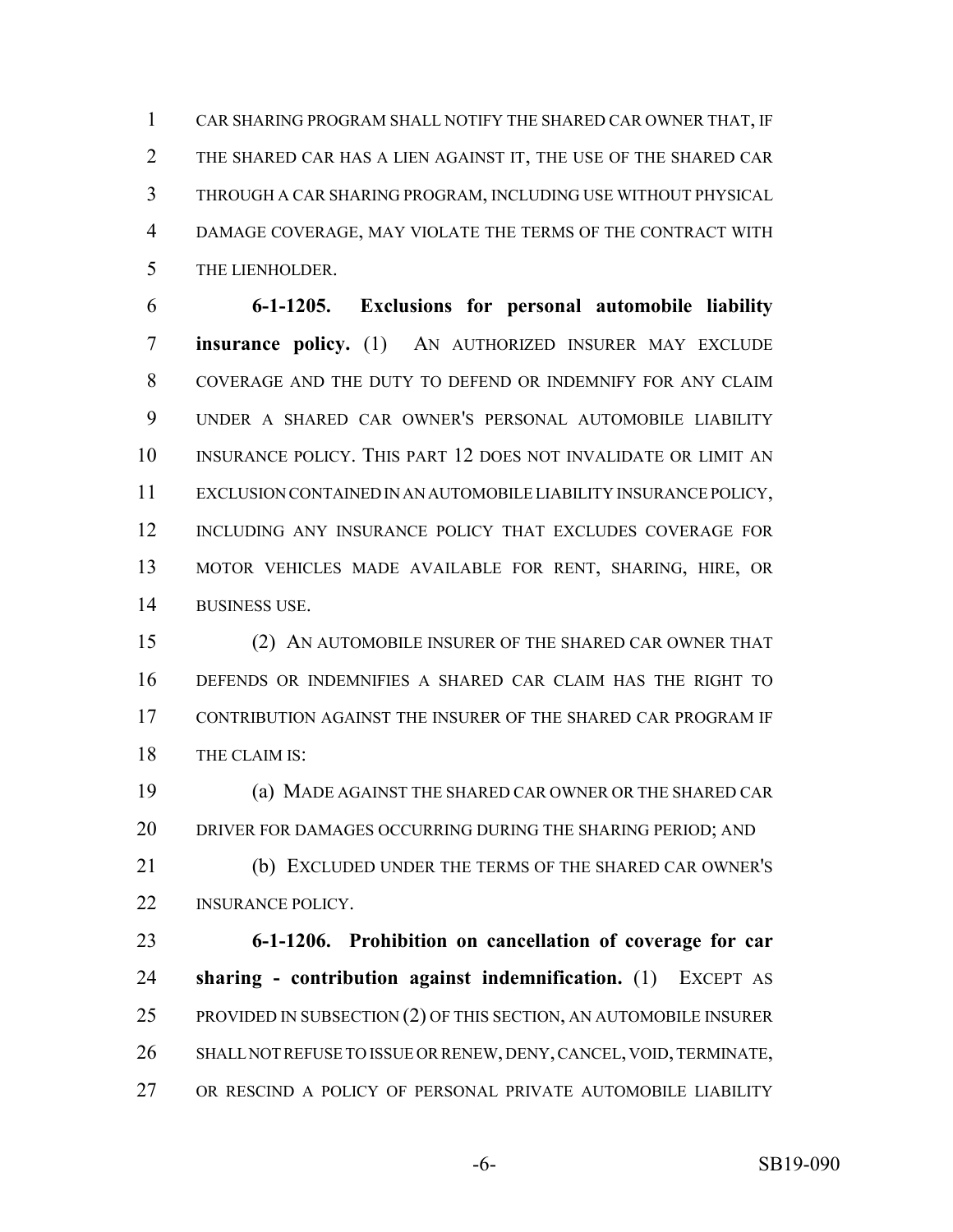INSURANCE OF A SHARED CAR OWNER SOLELY ON THE BASIS THAT THE CAR COVERED UNDER THE POLICY HAS BEEN MADE AVAILABLE FOR CAR SHARING.

 (2) AN AUTOMOBILE INSURER MAY REFUSE TO ISSUE OR RENEW, DENY, CANCEL, VOID, TERMINATE, OR RESCIND A POLICY OF PERSONAL PRIVATE AUTOMOBILE LIABILITY INSURANCE COVERING A SHARED CAR IF THE APPLICANT OR POLICYHOLDER FAILS TO PROVIDE COMPLETE AND ACCURATE INFORMATION ABOUT THE USE OF THE SHARED CAR THROUGH THE CAR SHARING PROGRAM AS REQUESTED BY THE AUTOMOBILE INSURER 10 DURING THE APPLICATION OR RENEWAL PROCESS.

 **6-1-1207. Record keeping.** A CAR SHARING PROGRAM SHALL COLLECT AND VERIFY RECORDS CONCERNING THE USE OF A VEHICLE, 13 INCLUDING TIMES USED, FEES PAID BY THE SHARED CAR DRIVER, AND REVENUES RECEIVED BY THE SHARED CAR OWNER. A CAR SHARING PROGRAM SHALL PROVIDE THESE RECORDS UPON REQUEST TO THE SHARED CAR OWNER OR, TO FACILITATE A CLAIM INVESTIGATION, TO THE SHARED CAR OWNER'S INSURER OR THE SHARED CAR DRIVER'S INSURER. THE CAR SHARING PROGRAM SHALL RETAIN THESE RECORDS FOR AT LEAST THE DURATION OF THE APPLICABLE PERSONAL INJURY STATUTE OF LIMITATIONS.

 **6-1-1208. Federal law - vicarious liability.** A CAR SHARING PROGRAM AND A SHARED CAR OWNER ARE EXEMPT FROM VICARIOUS LIABILITY IN ACCORDANCE WITH 49 U.S.C. SEC. 30106 AND UNDER ANY STATE OR LOCAL LAW THAT IMPOSES LIABILITY BASED ONLY ON VEHICLE OWNERSHIP.

 **6-1-1209. Insurable interest.** A CAR SHARING PROGRAM SHALL HAVE AN INSURABLE INTEREST IN A SHARED CAR DURING THE SHARING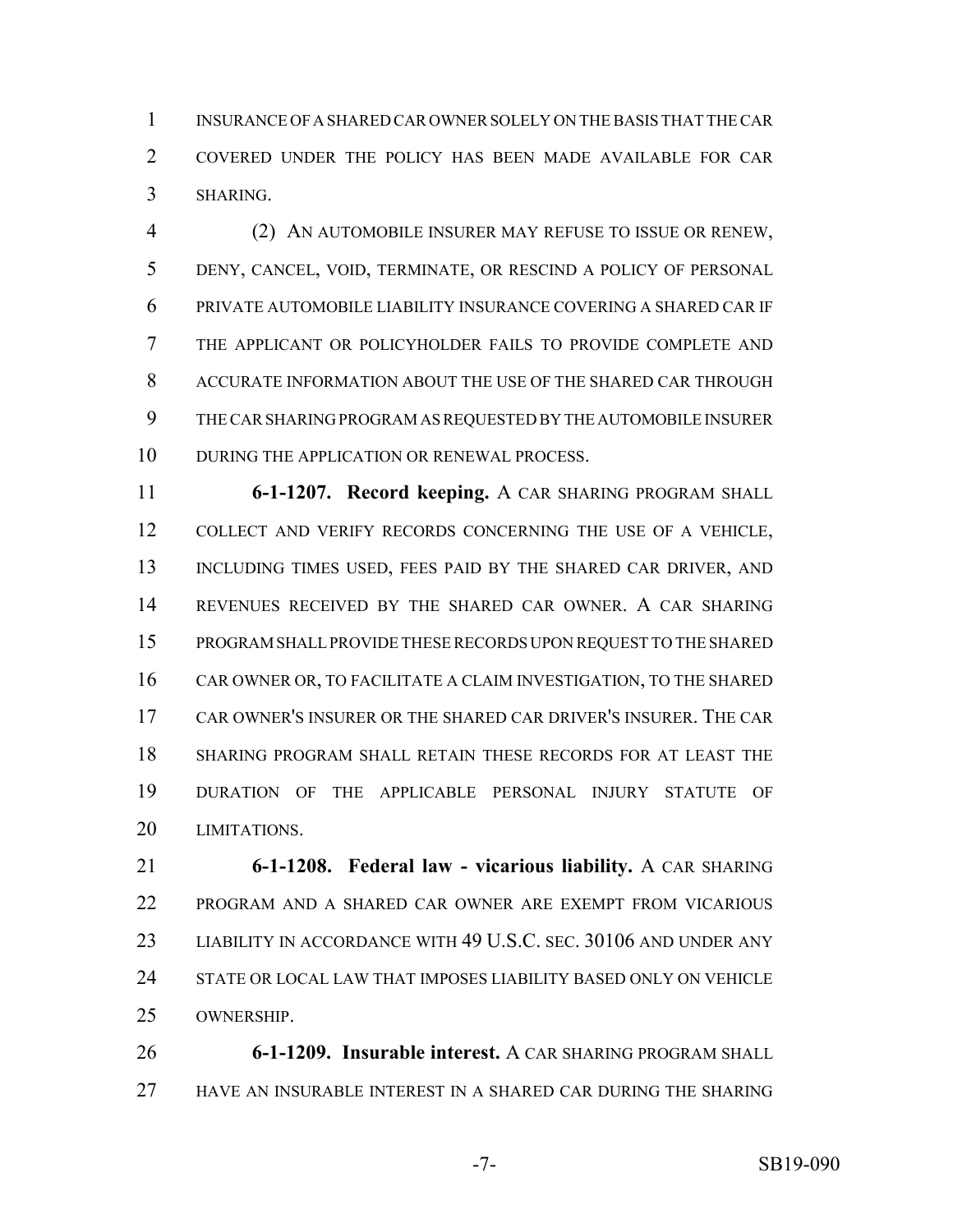PERIOD. THIS SECTION DOES NOT CREATE LIABILITY FOR A CAR SHARING PROGRAM FOR FAILURE TO MAINTAIN THE INSURANCE COVERAGE REQUIRED IN SECTION 6-1-1203 IF INSURANCE COVERAGE IS MAINTAINED IN COMPLIANCE WITH SECTION 6-1-1203 BY THE SHARED CAR DRIVER OR THE SHARED CAR OWNER.

 **6-1-1210. Required disclosures and notices.** (1) A CAR SHARING PROGRAM SHALL, FOR EACH SHARED CAR PARTICIPATING IN A CAR SHARING AGREEMENT ON ITS PLATFORM, DO ALL OF THE FOLLOWING:

 (a) PROVIDE THE SHARED CAR OWNER AND THE SHARED CAR DRIVER WITH THE TERMS AND CONDITIONS OF THE CAR SHARING AGREEMENT;

 (b) DISCLOSE TO THE SHARED CAR DRIVER ANY COSTS OR FEES THAT ARE CHARGED TO THE SHARED CAR DRIVER UNDER THE CAR SHARING AGREEMENT;

 (c) DISCLOSE TO THE SHARED CAR OWNER ANY COSTS OR FEES THAT ARE CHARGED TO THE SHARED CAR OWNER UNDER THE CAR SHARING AGREEMENT;

 (d) PROVIDE AN EMERGENCY TELEPHONE NUMBER FOR A PERSON CAPABLE OF FACILITATING ROADSIDE ASSISTANCE TO THE SHARED CAR DRIVER;

 (e) DISCLOSE ANY RIGHT OF THE CAR SHARING PROGRAM TO SEEK INDEMNIFICATION FROM THE SHARED CAR OWNER OR THE SHARED CAR DRIVER FOR ECONOMIC LOSS SUSTAINED BY THE CAR SHARING PROGRAM CAUSED BY A BREACH OF THE CAR SHARING AGREEMENT;

 (f) DISCLOSE THAT AN AUTOMOBILE LIABILITY INSURANCE POLICY ISSUED TO THE SHARED CAR OWNER FOR THE SHARED CAR OR TO THE SHARED CAR DRIVER DOES NOT PROVIDE A DEFENSE OR INDEMNIFICATION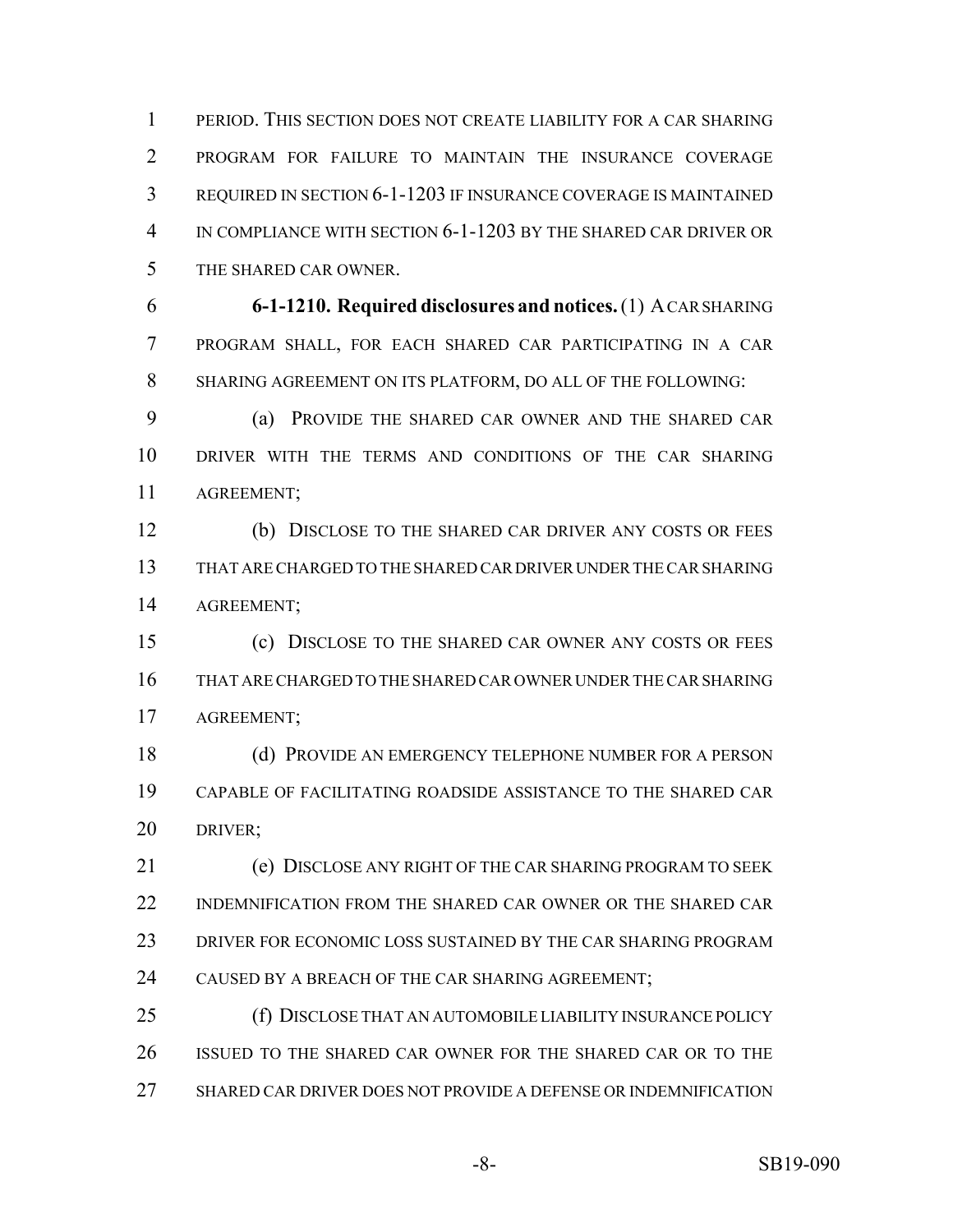1 FOR ANY CLAIM ASSERTED BY THE CAR SHARING PROGRAM;

 (g) DISCLOSE THAT THE CAR SHARING PROGRAM'S INSURANCE COVERAGE ON THE SHARED CAR OWNER AND THE SHARED CAR DRIVER IS IN EFFECT ONLY DURING EACH SHARING PERIOD AND THAT THE SHARED CAR MAY NOT HAVE INSURANCE COVERAGE FOR USE OF THE SHARED CAR BY THE SHARED CAR DRIVER AFTER THE SHARING TERMINATION TIME;

 (h) DISCLOSE ANY INSURANCE OR PROTECTION PACKAGE COSTS THAT ARE CHARGED TO THE SHARED CAR OWNER OR THE SHARED CAR DRIVER; AND

 (i) DISCLOSE THAT THE SHARED CAR OWNER'S AUTOMOBILE LIABILITY INSURANCE MIGHT NOT PROVIDE COVERAGE FOR A SHARED CAR. **6-1-1211. Driver's license verification and data retention.** (1) A CAR SHARING PROGRAM SHALL NOT ENTER INTO A CAR SHARING

AGREEMENT WITH A CAR SHARING DRIVER UNLESS THE DRIVER:

 (a) HOLDS A DRIVER'S LICENSE, ISSUED UNDER ARTICLE 2 OF TITLE 42, THAT AUTHORIZES THE DRIVER TO OPERATE CARS OF THE CLASS OF THE SHARED CAR; OR

 (b) IS A NONRESIDENT WHO IS EXEMPT FROM LICENSURE UNDER SECTION 42-2-102.

20 (2) A CAR SHARING PROGRAM SHALL KEEP A RECORD OF:

(a) THE NAME AND ADDRESS OF THE SHARED CAR DRIVER;

 (b) THE NUMBER OF THE DRIVER'S LICENSE OF EACH SHARED CAR DRIVER; AND

 (c) THE DATE AND PLACE OF ISSUANCE OF THE DRIVER'S LICENSE. **6-1-1212. Responsibility for equipment.** A CAR SHARING PROGRAM IS RESPONSIBLE FOR ANY EQUIPMENT, INCLUDING A GPS 27 SYSTEM, THAT IS PUT IN OR ON THE CAR TO MONITOR OR FACILITATE THE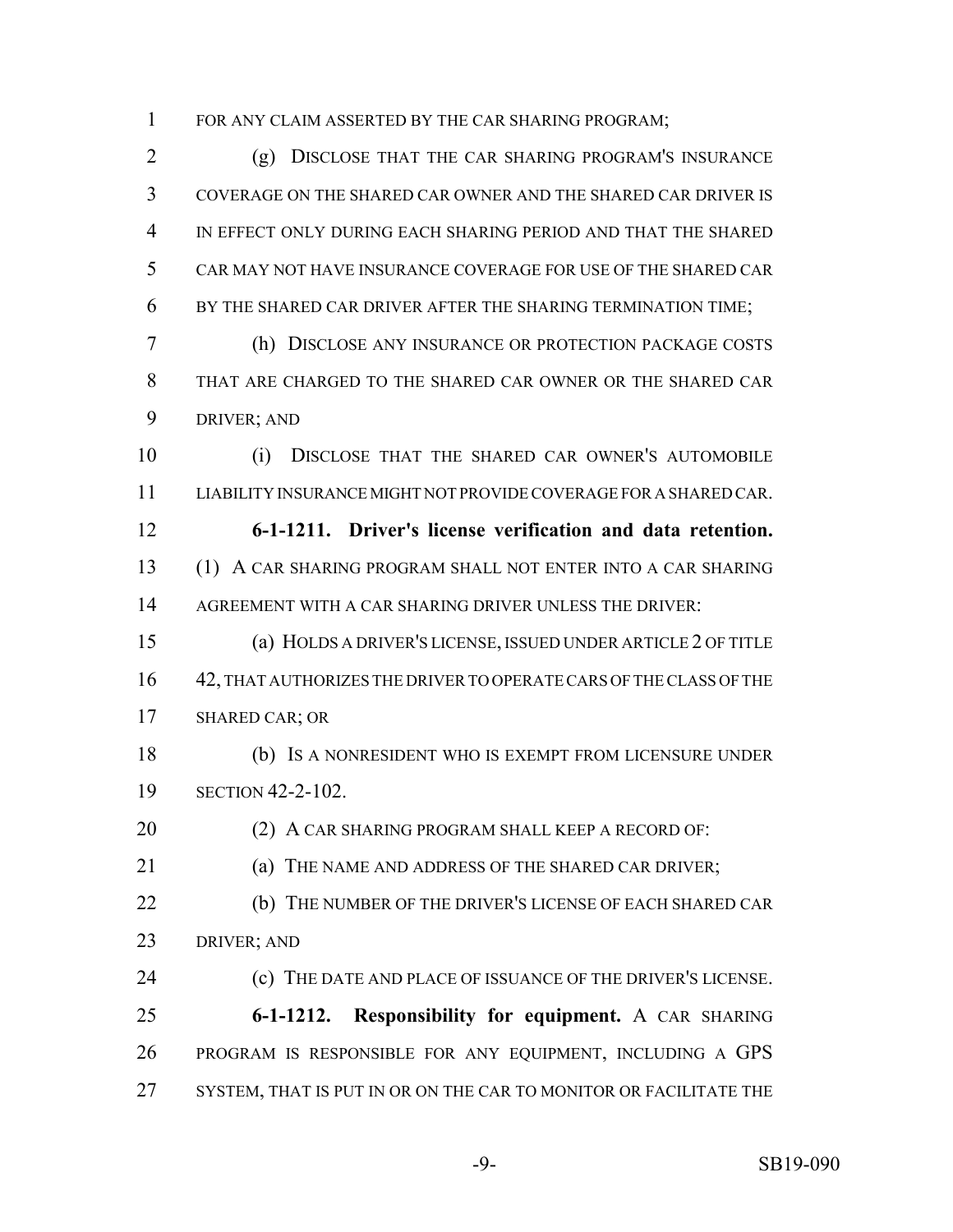CAR SHARING TRANSACTION.A CAR SHARING PROGRAM SHALL INDEMNIFY AND HOLD HARMLESS THE SHARED CAR OWNER FOR ANY DAMAGE TO OR THEFT OF THE EQUIPMENT DURING THE SHARING PERIOD, UNLESS CAUSED BY THE SHARED CAR OWNER.THE CAR SHARING PROGRAM HAS THE RIGHT TO BE INDEMNIFIED FROM THE SHARED CAR DRIVER FOR ANY LOSS OR DAMAGE TO THE EQUIPMENT THAT OCCURS DURING THE SHARING PERIOD.

 **6-1-1213. Safety recalls.** (1) WHEN A VEHICLE OWNER REGISTERS AS A SHARED CAR OWNER ON A CAR SHARING PROGRAM AND BEFORE THE SHARED CAR OWNER MAKES A SHARED CAR AVAILABLE FOR CAR SHARING, THE CAR SHARING PROGRAM SHALL VERIFY THAT THE SHARED CAR DOES 11 NOT HAVE ANY OPEN SAFETY RECALLS THAT APPEAR IN THE NATIONAL HIGHWAY TRAFFIC SAFETY ADMINISTRATION RECALL DATABASE UNDER SECTION 49 CFR 573.15.

 (2) IF THE SHARED CAR OWNER HAS ACTUAL NOTICE OF A SAFETY RECALL ON THE SHARED CAR, THE SHARED CAR OWNER SHALL NOT MAKE THE SHARED CAR AVAILABLE ON A CAR SHARING PROGRAM UNTIL THE SAFETY RECALL REPAIR HAS BEEN MADE.

 (3) IF A SHARED CAR OWNER HAS ACTUAL NOTICE OF A SAFETY RECALL ON A SHARED CAR WHEN THE CAR IS AVAILABLE FOR SHARING ON THE CAR SHARING PROGRAM, THE SHARED CAR OWNER SHALL REMOVE THE SHARED CAR FROM AVAILABILITY ON THE CAR SHARING PROGRAM:

 (a) AS SOON AS PRACTICABLE BUT NO LATER THAN SEVENTY-TWO 23 HOURS AFTER RECEIVING THE NOTICE OF THE SAFETY RECALL; AND

(b) UNTIL THE SAFETY RECALL REPAIR HAS BEEN MADE.

 (4) IF A SHARED CAR OWNER HAS ACTUAL NOTICE OF A SAFETY RECALL WHEN THE SHARED CAR IS IN THE POSSESSION OF A SHARED CAR DRIVER, THE OWNER SHALL NOTIFY THE CAR SHARING PROGRAM AND THE